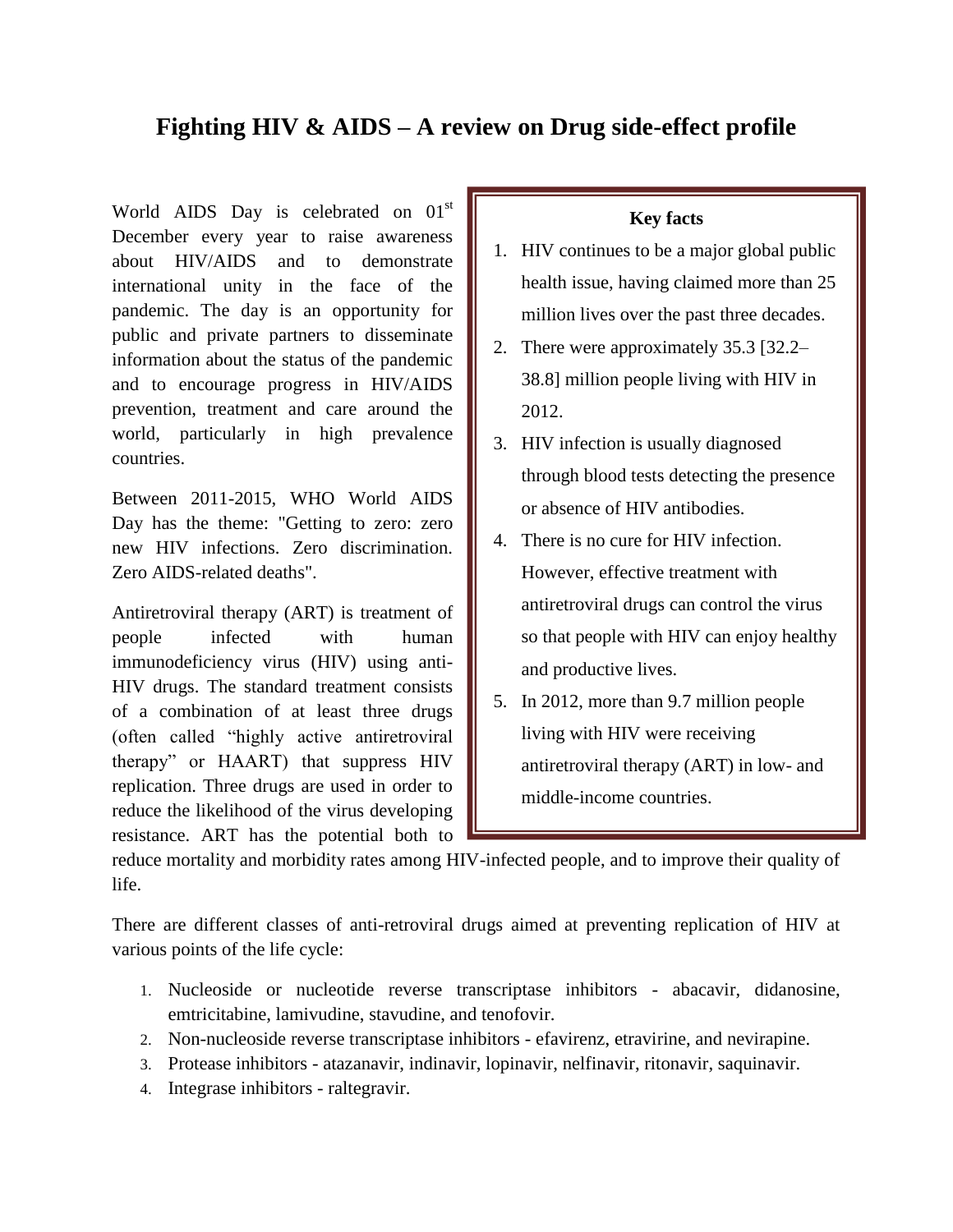- 5. Fusion inhibitors enfuvirtide.
- 6. CCR5 antagonists maraviroc.

Antiretroviral medicines work by stopping the HIV from making copies of itself. The amount of virus in the body (viral load) is decreased. This gives immune system some time to become strong again and allows the body to make more CD4 T cells. The aim of treatment is to reduce the viral load to very low levels for as long as possible, and to increase the number of CD4 T cells to a normal level. This in turn means that the patient is less likely to get infections.

The medicines in each class work in slightly different ways, but all work to stop the HIV from replicating itself. They work best when they are prescribed in combination.

#### **Side Effects of HAART (refer the Table)**

Side effects are a secondary, typically undesirable effect of a drug or medical treatment.

Antiretroviral medicines can have many side effects. Some can be very serious, even lifethreatening, such as liver failure or inflammation of the pancreas (pancreatitis). Most are not serious but may reduce the quality of life.

Because highly active antiretroviral therapy (HAART) requires the use of 3 or more antiretroviral medicines, some side effects are likely to occur, including: nausea or vomiting, diarrhea, abdominal pain, severe fatigue, muscle aches, rash and fever.

HIV medications can induce anemia, neutropenia, and idiopathic thrombocytopenic purpura.

Other adverse systemic affects of HAART include an increased risk of hyperglycemia and dyslipidemia associated with metabolic syndrome. Abdominal obesity and insulin resistance or glucose intolerance are the main risk factors for dyslipidemia associated with metabolic syndrome. These patients are at a greater risk for Type 2 diabetes mellitus and cardiovascular disease. Therefore, it is important to be aware of these additional systemic effects and monitor patients' sugar and cholesterol levels accordingly.

| <b>Name</b>                                                                                                                                                       | <b>Adverse Events</b>                                                                                                                                                                                                                                           |  |
|-------------------------------------------------------------------------------------------------------------------------------------------------------------------|-----------------------------------------------------------------------------------------------------------------------------------------------------------------------------------------------------------------------------------------------------------------|--|
| Nucleoside reverse transcriptase inhibitors (NRTIs): NRTIs are associated with lactic<br>acidosis, hepatic steatosis, and body fat redistribution (lipodystrophy) |                                                                                                                                                                                                                                                                 |  |
| Abacavir                                                                                                                                                          | Hypersensitivity reaction (may include fever, rash, nausea, vomiting,<br>diarrhea, malaise, shortness of breath, cough, pharyngitis); patients positive<br>for HLA-B*5701 are at highest risk for hypersensitivity (perform HLA<br>screening before initiating) |  |
| Didanosine                                                                                                                                                        | Peripheral neuropathy, pancreatitis, nausea, lactic acidosis                                                                                                                                                                                                    |  |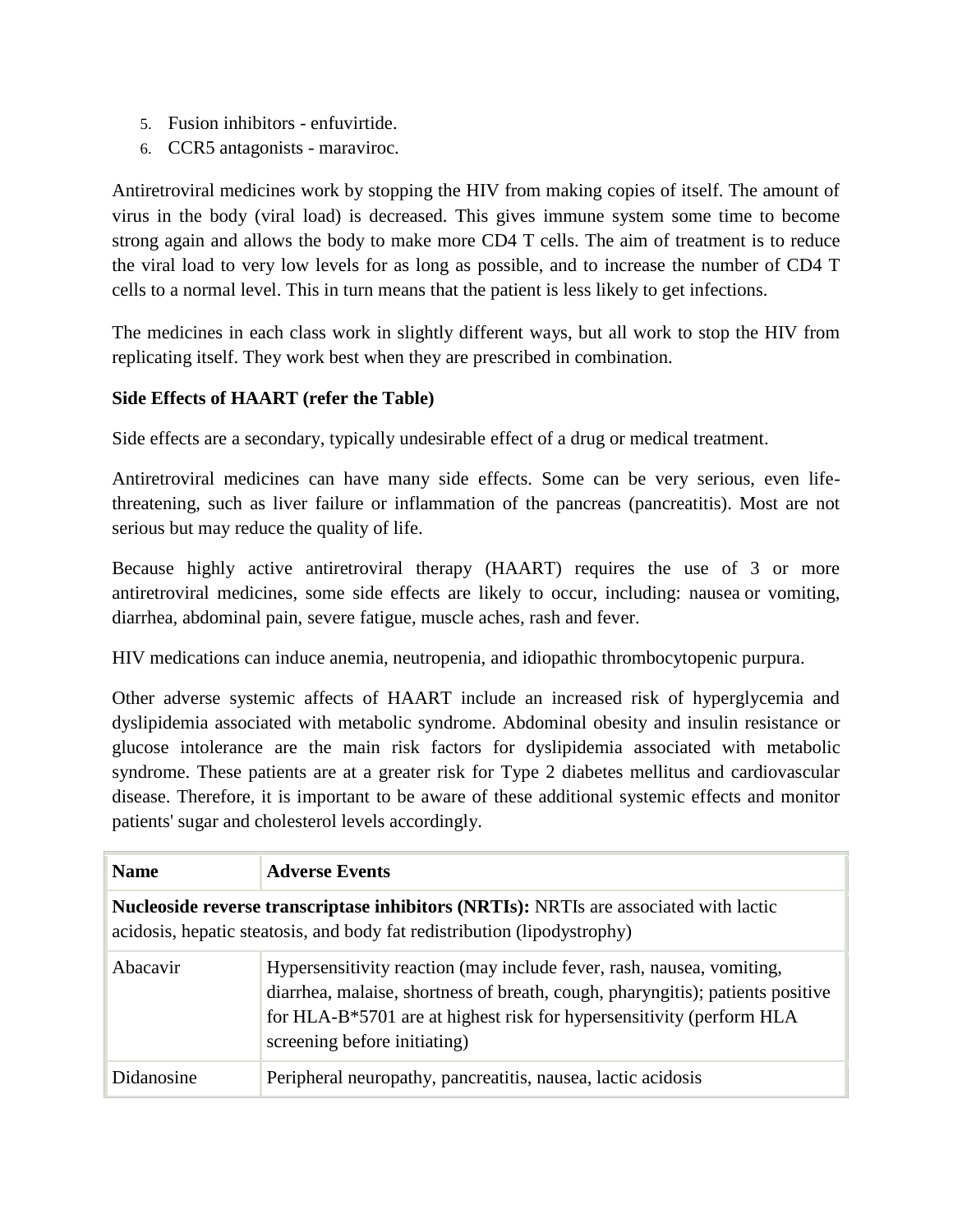| Emtricitabine                                                                                                                                                       | Minimal toxicity, hyperpigmentation                                                                                                  |
|---------------------------------------------------------------------------------------------------------------------------------------------------------------------|--------------------------------------------------------------------------------------------------------------------------------------|
| Lamivudine                                                                                                                                                          | Minimal toxicity, severe acute exacerbation of hepatitis may occur with<br>Hepatitis B Virus (HBV) co-infection upon discontinuation |
| Stavudine                                                                                                                                                           | Peripheral neuropathy, pancreatitis, lactic acidosis, lipoatrophy,<br>hyperlipidemia                                                 |
| Tenofovir                                                                                                                                                           | Nausea, vomiting, diarrhea, headache, asthenia (weakness), renal<br>insufficiency                                                    |
| Zalcitabine                                                                                                                                                         | Peripheral neuropathy, pancreatitis, lactic acidosis, stomatitis (inflammation<br>of the mucous membrane of the mouth)               |
| Zidovudine                                                                                                                                                          | Nausea, vomiting, headache, asthenia, anemia, neutropenia                                                                            |
| Non-nucleoside reverse transcriptase inhibitors (NNRTIs): NNRTIs are associated with rash,<br>and may cause Stevens-Johnson syndrome and toxic epidermal necrolysis |                                                                                                                                      |
| Efavirenz                                                                                                                                                           | Rash, CNS (eg, somnolence, vivid dreams, confusion, visual hallucinations),                                                          |

| Efavirenz  | Rash, CNS (eg, somnolence, vivid dreams, confusion, visual hallucinations),<br>hyperlipidemia |
|------------|-----------------------------------------------------------------------------------------------|
| Nevirapine | Rash, hepatitis                                                                               |

## **Protease Inhibitors:** All PIs are associated with metabolic abnormalities including dyslipidemia, hyperglycemia, insulin resistance, and lipodystrophy. (Atazanavir is less likely to cause dyslipidemia.)

| Atazanavir                                      | Indirect hyperbilirubinemia, prolonged PR interval, skin rash (20%),                        |  |
|-------------------------------------------------|---------------------------------------------------------------------------------------------|--|
| Fosamprenavir                                   | Rash, nausea, vomiting, diarrhea,                                                           |  |
| Indinavir                                       | Nephrolithiasis, nausea, indirect hyperbilirubinemia                                        |  |
|                                                 | Lopinavir/ritonavir   Nausea, vomiting, diarrhea, asthenia,                                 |  |
| Nelfinavir                                      | Diarrhea                                                                                    |  |
| Ritonavir                                       | Nausea, vomiting, diarrhea, asthenia, oral paresthesias                                     |  |
| Saquinavir                                      | Nausea, diarrhea, headache, PR and QT interval prolongation                                 |  |
| Integrase inhibitor (II)                        |                                                                                             |  |
| Raltegravir                                     | Nausea, diarrhea, headache, Creatine Kinase elevations, myopathy /<br>rhabdomyolysis (rare) |  |
| Chemokine receptor antagonist (CCR5 antagonist) |                                                                                             |  |
| Maraviroc                                       | Constipation, dizziness, infection, rash                                                    |  |